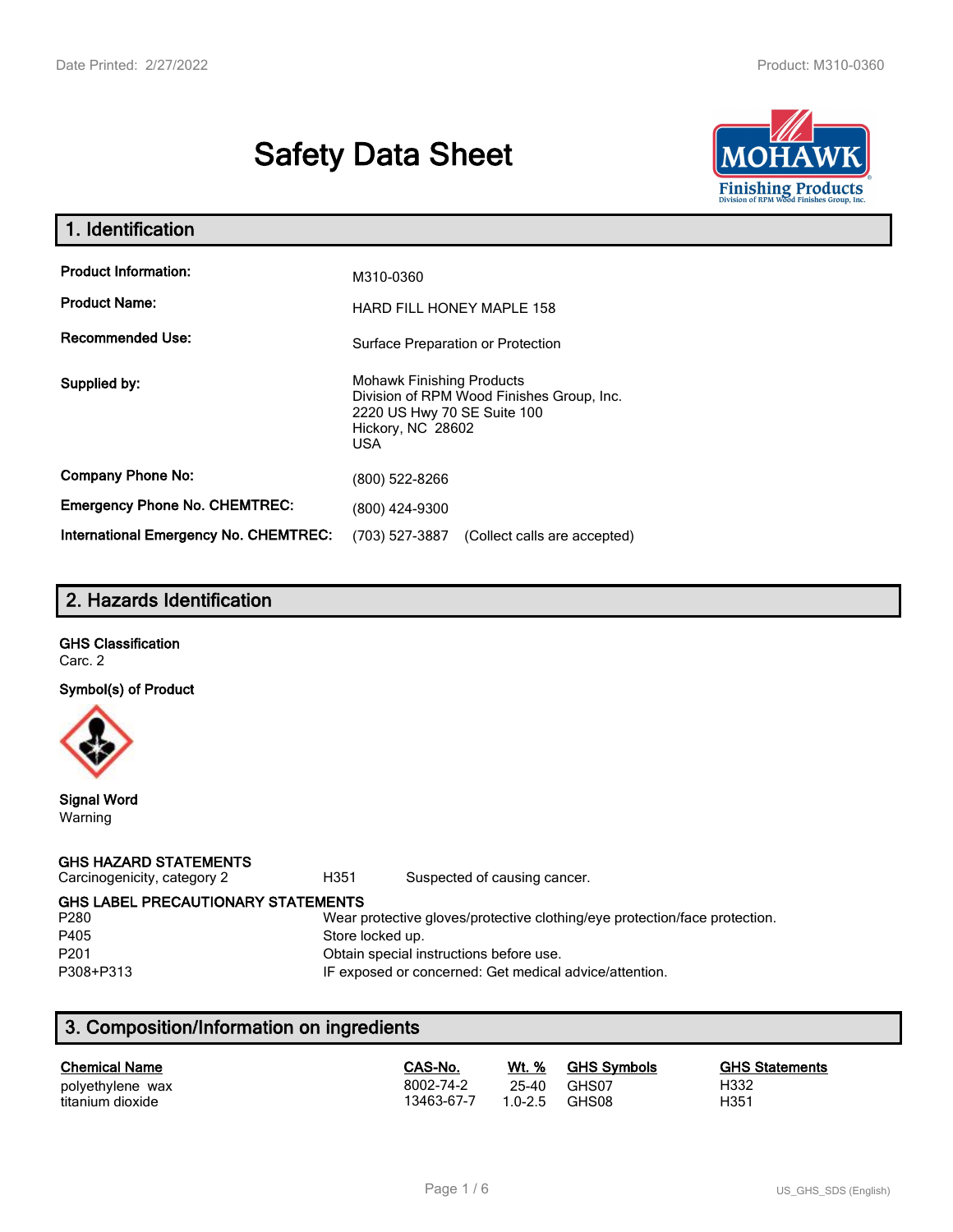The exact percentage (concentration) of ingredients is being withheld as a trade secret.

The text for GHS Hazard Statements shown above (if any) is given in the "Other information" Section.

## **4. First-aid Measures**



FIRST AID - EYE CONTACT: IF IN EYES: Rinse cautiously with water for several minutes. Remove contact lenses, if present and easy to do. Continue rinsing. If eye irritation persists: Get medical advice/attention.

FIRST AID - SKIN CONTACT: IF ON SKIN: Gently wash with plenty of Soap and Water. If skin irritation occurs: Get medical advice/ attention.

FIRST AID - INGESTION: IF SWALLOWED: rinse mouth. Do NOT induce vomiting. IF exposed or if you feel unwell: Call a POISON CENTER or doctor/physician.

FIRST AID - INHALATION: IF INHALED: If breathing is difficult, remove victim to fresh air and keep at rest in a position comfortable for breathing. IF exposed or if you feel unwell: Call a POISON CENTER or doctor/physician.

## **5. Fire-fighting Measures**

**SPECIAL FIREFIGHTING PROCEDURES:** This product is not expected to burn under normal conditions of use.

**FIREFIGHTING EQUIPMENT:** None.

### **6. Accidental Release Measures**

**ENVIRONMENTAL MEASURES:** No Information

**STEPS TO BE TAKEN IN CASE MATERIAL IS RELEASED OR SPILLED:** Sweep up or vacuum up spillage and collect in suitable container for disposal.

**7. Handling and Storage**



**HANDLING:** Avoid inhalation and contact with eyes, skin, and clothing. Wash hands thoroughly after handling and before eating or drinking. In keeping with safe handling practices, avoid ignition sources (smoking, flames, pilot lights, electrical sparks); ground and bond containers when transferring the material to prevent static electricity sparks that could ignite vapor and use spark proof tools and explosion proof equipment. Empty containers may retain product residue or vapor. Do not pressurize, cut, weld, braze, solder, drill, grind, or expose container to heat, flame, sparks, static electricity, or other sources of ignition. Any of these actions can potentially cause an explosion that may lead to injury.

**STORAGE:** Keep containers closed when not in use. Store in cool well ventilated space away from incompatible materials.

### **8. Exposure Controls/Personal Protection**

| Ingredients with Occupational Exposure Limits |                      |                       |                     |                         |  |
|-----------------------------------------------|----------------------|-----------------------|---------------------|-------------------------|--|
| <b>Chemical Name</b>                          | <b>ACGIH TLV-TWA</b> | <b>ACGIH-TLV STEL</b> | <b>OSHA PEL-TWA</b> | <b>OSHA PEL-CEILING</b> |  |
| polyethylene wax                              | $2 \text{ mg/m}$     | N.D                   | N.D.                | N.D.                    |  |
| titanium dioxide                              | $10 \text{ mg/m}$    | N.D                   | $15 \text{ mg/m}$   | N.D.                    |  |

**Further Advice: MEL = Maximum Exposure Limit OES = Occupational Exposure Standard SUP = Supplier's Recommendation Sk = Skin Sensitizer N.E. = Not Established N.D. = Not Determined**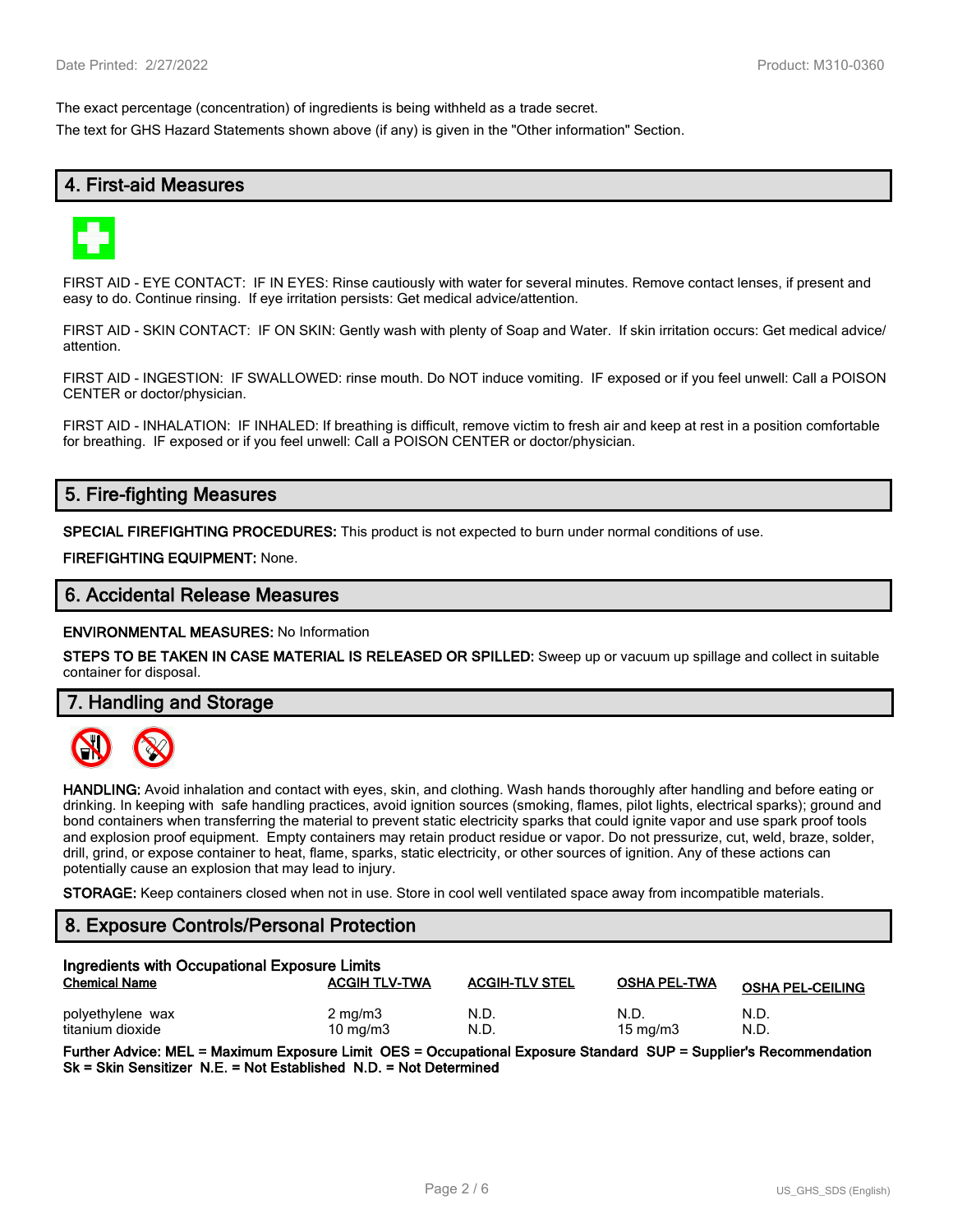### **Personal Protection**



**RESPIRATORY PROTECTION:** In case of insufficient ventilation wear suitable respiratory equipment.



**SKIN PROTECTION:** For prolonged or repeated contact use protective gloves.

**EYE PROTECTION:** Safety glasses



**OTHER PROTECTIVE EQUIPMENT:** No Information



**HYGIENIC PRACTICES:** It is good practice to avoid contact with the product and/or its vapors, mists or dust by using appropriate protective measures. Wash thoroughly after handling and before eating or drinking.

# **9. Physical and Chemical Properties**

| Appearance:                    | Solid                      | <b>Physical State:</b>                      | <b>SOLID</b>   |
|--------------------------------|----------------------------|---------------------------------------------|----------------|
| Odor:                          | None to Very Faint         | <b>Odor Threshold:</b>                      | Not determined |
| Density, g/cm3:                | 0.846                      | pH:                                         | Not determined |
| Freeze Point. °F:              | Not determined             | Viscosity:                                  | Not determined |
| <b>Solubility in Water:</b>    | Not determined             | Partition Coefficient, n-octanol/<br>water: | Not determined |
| Decomposition temperature, °F: | Not determined             | <b>Explosive Limits, %:</b>                 | Not determined |
| Boiling Range, °F:             | Not determined             | Flash Point, °F:                            | 390 °F         |
| Combustibility:                | <b>Supports Combustion</b> | Auto-Ignition Temperature, °F:              | Not determined |
| <b>Evaporation Rate:</b>       | Slower than Diethyl Ether  | Vapor Pressure, mmHg:                       | Not determined |
| <b>Vapor Density:</b>          | Not determined             |                                             |                |

# **10. Stability and reactivity**

**N.I. = No Information**

**STABILITY:** Stable under normal conditions. **CONDITIONS TO AVOID:** Not applicable. **INCOMPATIBILITY:** None known. **HAZARDOUS DECOMPOSITION PRODUCTS:** Not determined.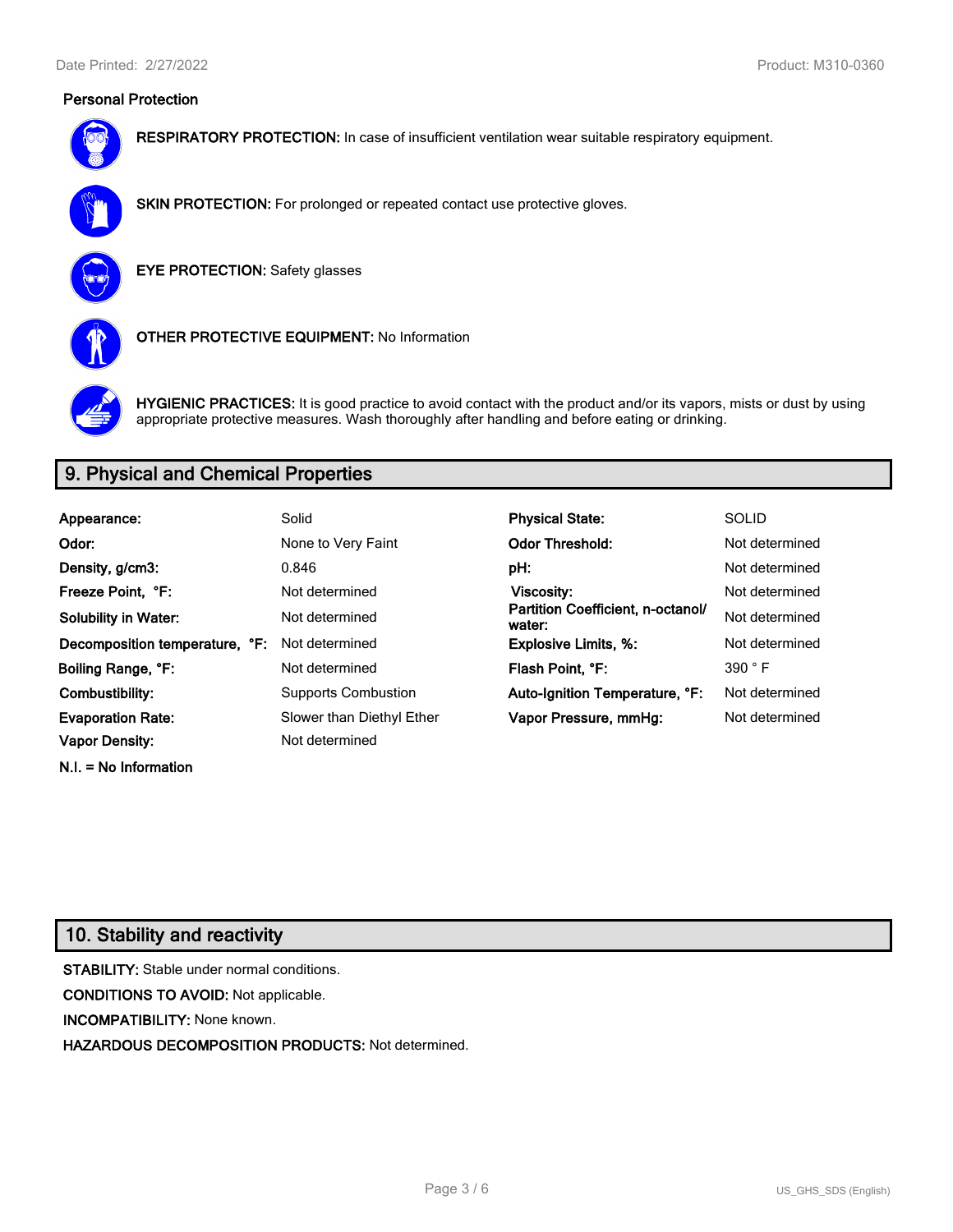### **11. Toxicological information**



**Practical Experiences**

**EMERGENCY OVERVIEW:** No Information

**EFFECT OF OVEREXPOSURE - EYE CONTACT:** No Information

**EFFECT OF OVEREXPOSURE - INGESTION:** No Information

**EFFECT OF OVEREXPOSURE - INHALATION:** No Information

**EFFECT OF OVEREXPOSURE - SKIN CONTACT:** No Information

**CARCINOGENICITY:** May cause cancer.

This product contains Titanium Dioxide, which is listed by IARC as possibly carcinogenic to humans (Group 2B). This listing is based on inadequate evidence of carcinogenicity in humans and sufficient evidence in experimental animals. This classification is relevant when exposed to titanium dioxide in dust or powder form only, including cured product that is subject to sanding, grinding, cutting, or other surface preparation activities.

#### **PRIMARY ROUTE(S) OF ENTRY:**

#### **Acute Toxicity Values The acute effects of this product have not been tested. Data on individual components are tabulated below**

**CAS-No. Chemical Name Oral LD50 Dermal LD50 Vapor LC50** 8002-74-2 polyethylene wax >3750 mg/kg Rat >3600 mg/kg Rabbit >14 mg/l 13463-67-7 titanium dioxide >10000 mg/kg Rat >10000 mg/kg Rabbit >20 mg/l

**N.I. = No Information**

#### **12. Ecological information**

**ECOLOGICAL INFORMATION:** Ecological evaluation of this material has not been performed; however, do not allow the product to be released to the environment without governmental approval/permits.

### **13. Disposal Information**



**Product**

**DISPOSAL METHOD:** Waste from this material may be a listed and/or characteristic hazardous waste. Dispose of material, contaminated absorbent, container and unused contents in accordance with local, state, and federal regulations.

**STEPS TO BE TAKEN IN CASE MATERIAL IS RELEASED OR SPILLED:** Sweep up or vacuum up spillage and collect in suitable container for disposal.

#### **14. Transport Information**

**SPECIAL TRANSPORT PRECAUTIONS:** No Information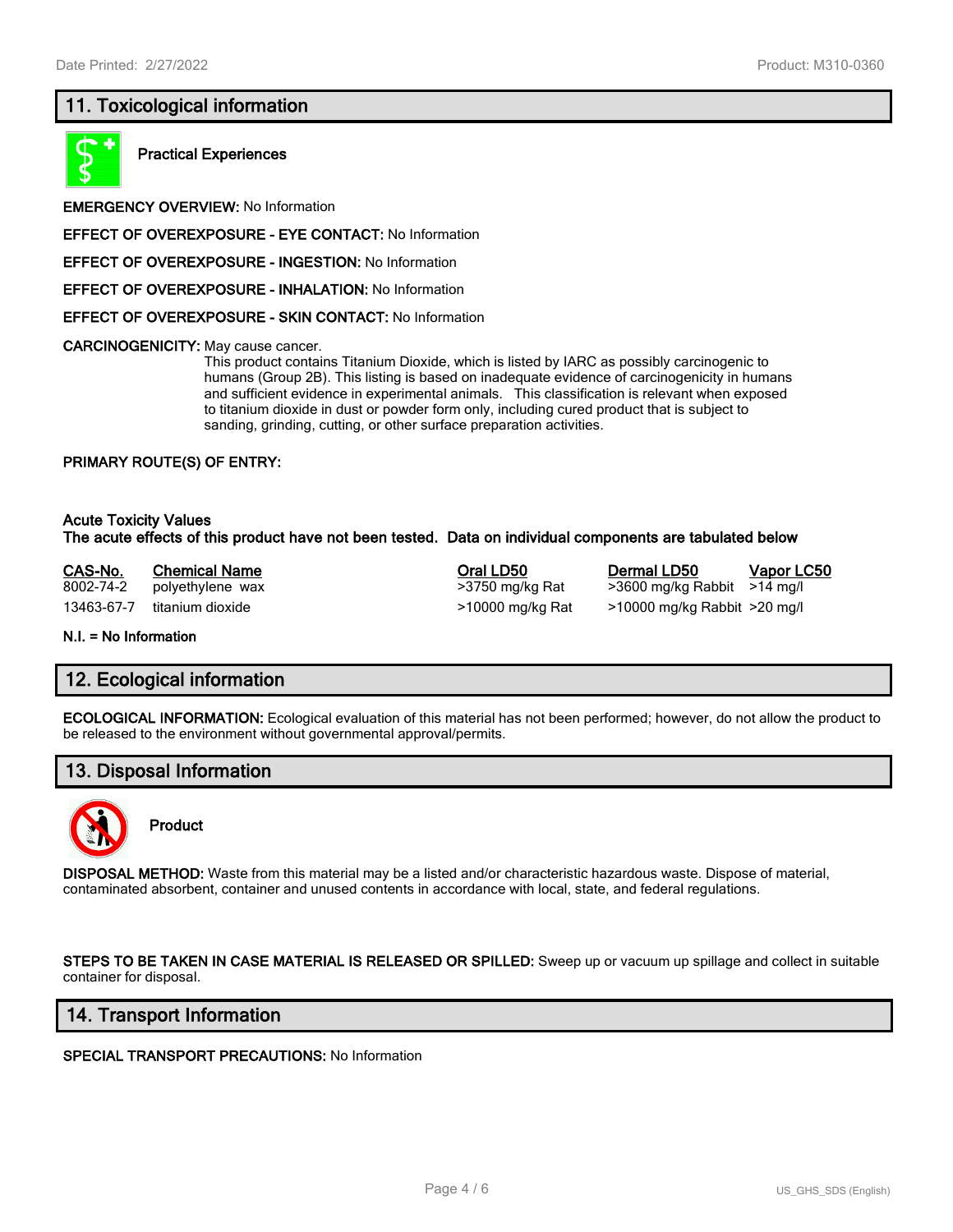**DOT:** NOT RESTRICTED **IATA:** NOT RESTRICTED **IMDG:** NOT RESTRICTED

### **15. Regulatory Information**

### **U.S. Federal Regulations:**

#### **CERCLA - SARA Hazard Category**

This product has been reviewed according to the EPA 'Hazard Categories' promulgated under Sections 311 and 312 of the Superfund Amendment and Reauthorization Act of 1986 (SARA Title III) and is considered, under applicable definitions, to meet the following categories:

Chronic Health Hazard

### **SARA SECTION 313**

This product contains the following substances subject to the reporting requirements of Section 313 of Title III of the Superfund Amendment and Reauthorization Act of 1986 and 40 CFR part 372:

No Sara 313 components exist in this product.

#### **TOXIC SUBSTANCES CONTROL ACT**

This product contains the following chemical substances subject to the reporting requirements of TSCA 12(B) if exported from the United States:

| <b>Chemical Name</b> | CAS-No.   |
|----------------------|-----------|
| zinc                 | 7440-66-6 |
| lead                 | 7439-92-1 |

# **U.S. State Regulations:**

#### **CALIFORNIA PROPOSITION 65**

WARNING: Cancer and Reproductive Harm - www.P65Warnings.ca.gov.

Titanium Dioxide, Cancer, 1.9117% Cadmium, Reproductive Harm, 0%

# **16. Other Information Revision Date:** 2/27/2022 **Supersedes Date:** 7/24/2021 **Reason for revision:** Substance Hazard Threshold % Changed Substance and/or Product Properties Changed in Section(s): 01 - Product Information 03 - Composition/Information on Ingredients 15 - Regulatory Information **Datasheet produced by:** Regulatory Department **HMIS Ratings: Health:** 1 **Flammability:** 0 **Reactivity:** 0 **Personal Protection:** X **Volatile Organic Compounds, gr/ltr:** 0